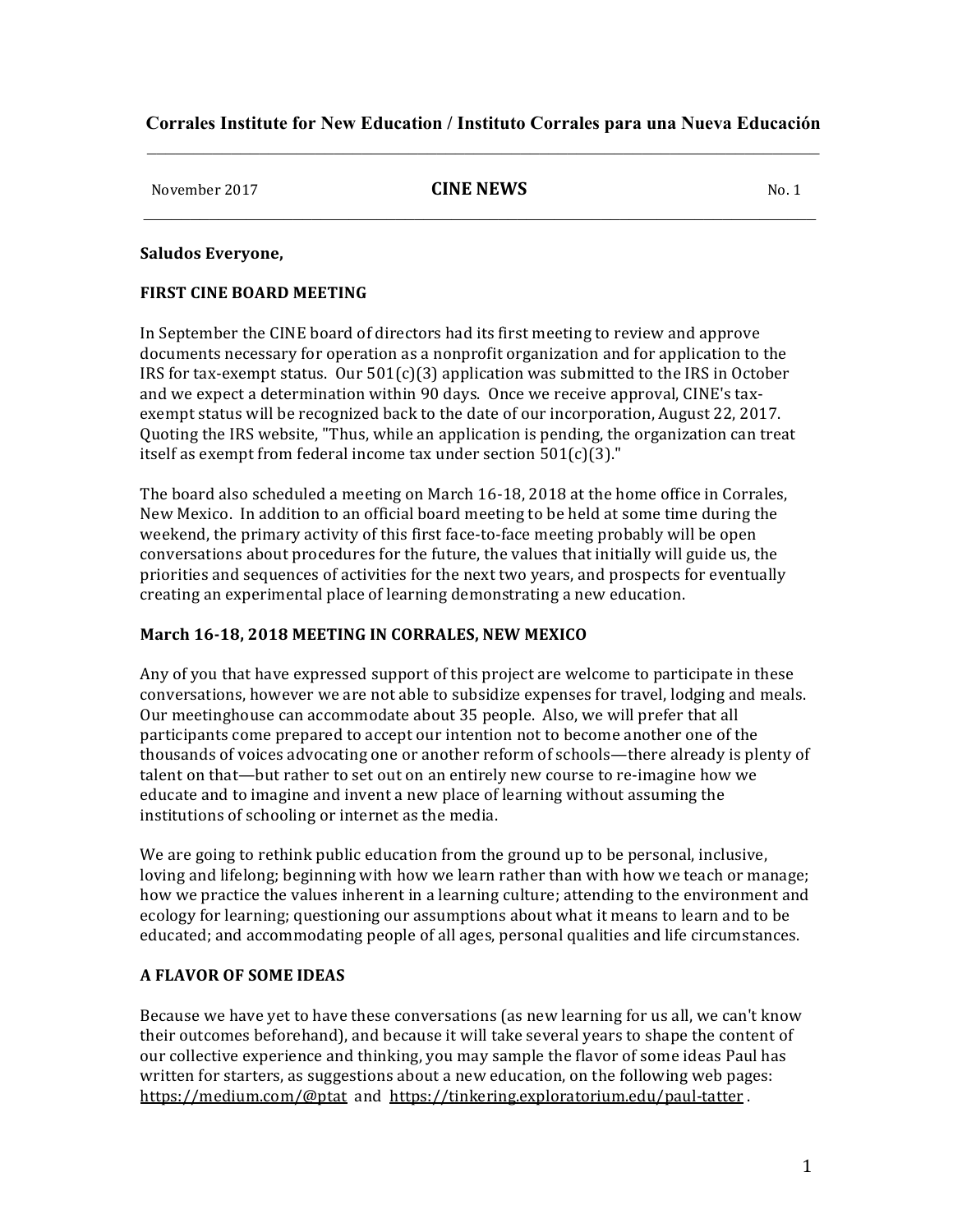## **REQUEST FOR FUNDS**

All of the board members pitched in to pay the incorporation and IRS application fees for CINE. If any of you are inclined to make what we expect to be a tax-exempt contribution at this time, it will be welcome. We will return a letter that you may use for tax deduction purposes, and will notify you when we receive the official determination from the IRS. You may request wiring instructions to CINE's bank account, or address mail and checks to: Corrales Institute for New Education, P.O. Box 1148, Corrales, NM 87048.

# **SHORT, NARRATIVE BIOS OF THE CINE BOARD**

A short time ago the board members shared with each other the following, short, narrative biographies to get to know each other better. They have a narrative quality to be more personal than the sterile bios of employment and academia, and to feel more like the direction in which we are moving. The board has agreed to share them with you, and any of you are welcome to write your own (200-280 word limit) and send them to ptat@unm.edu for the next edition of CINE NEWS, which is sent to our email list of supporters.

## Francisco Gallegos

I grew up in Albuquerque, New Mexico, and as a child my family often travelled to visit my families in Baja, Mexico, and Denver, Colorado. After my parents divorced, my father became a member of a variety of Christian evangelical churches, where I witnessed many beautiful and disturbing moments of faith. These experiences impressed upon me the power of philosophy, and as a teenager I became fascinated by the ways in which the people around me seemed to struggle or thrive depending on their outlook and worldview. Over time, my passion for philosophy grew into a conviction that the way we educate young people in this country needs to be radically reformed. During the year in which I worked for Explora science center, I developed a friendship and deep admiration for Paul Tatter, whose vision for education struck me as profoundly humane, organic, and bold. In 2017 I received a Ph.D. in philosophy from Georgetown University, where I wrote a dissertation on the phenomenology of moods, exploring the ways in which a change in mood can dramatically alter our space of possibilities, both individually and collectively. I currently live in Española, New Mexico, with my wife, Petra, and my 10-month old son, José.

## Gail Ioseph

My interest in free learning and problem solving began in the Peace Corps in a remote Turkish village. Our patient neighbors taught us their rich language and during those two years we exchanged ideas. We helped them form a lumber cooperative and the profits sent many young people to Germany to become engineers. From having no electricity, no running water, and a subsistence level of life, there was prosperity. The village was transformed and so were we. After some years in suburbia we piled our three kids into a van and went on a quest for a new home. After a year in Mexico, Guatemala, and Belize we ended up in Santa Fe, New Mexico and watched our kids grow up. I learned to bevel glass and made custom windows. I also spent about four years studying with a transformative, Black Mountain College professor in a class called "Perception". I discovered Bucky Fuller and Synergetic geometry, Krishnamurti and Montessori. We formed a nonprofit, and took 2D and 3D matrix building to the grade schools. I then moved to Corrales and worked for four years as assistant librarian in the wonderful Corrales library as the WWW was just becoming available. So we computerized the library and trained our elderly volunteers to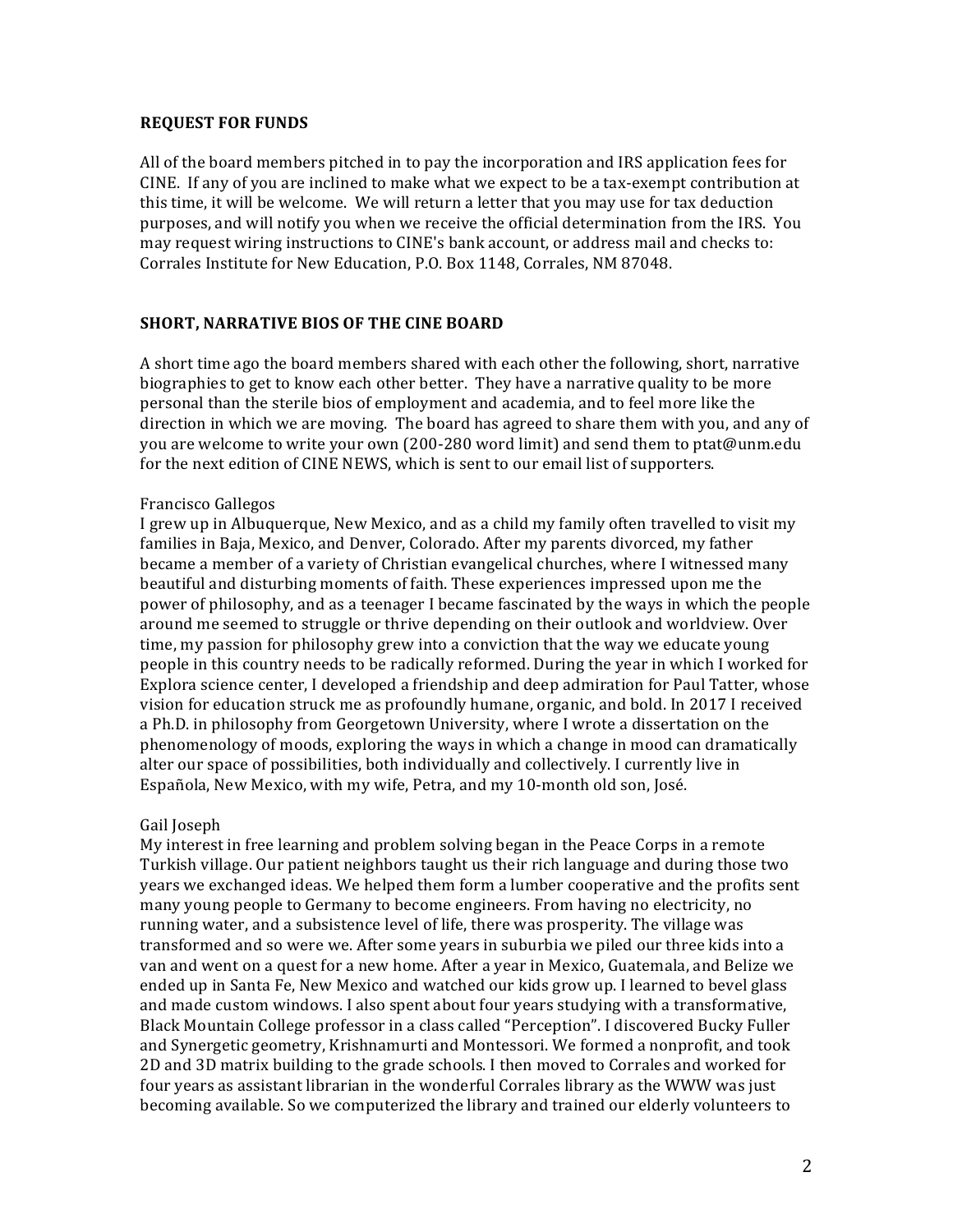leap into a new world with us. I have now watched and listened as three children and eight grandchildren have suffered through the public school system, some falling through the proverbial cracks...I would like very much to help make a learning place that is joyful and relaxed and also peaceful and profound.

## J. Shipley Newlin

I was raised on a small farm near Philadelphia. My father was a self-taught mechanical engineer and toolmaker who taught me and my siblings farm work, house construction, and maintenance. My mother is a writer and poet. Growing up, I learned carpentry, plumbing, wiring, masonry, machining, and engine mechanics. I have a broad interest in language and literature, classics, music, math, science, and engineering. At St. John's College in Annapolis, I pursued an approach to the liberal arts and sciences that included classes in language, math, science, and music combined with biweekly seminars on the great books in the Western tradition. I joined the Peace Corps and served in Somalia as a liaison for constructing schools and as an English and math teacher in a technical high school. I helped my father start a business, working as a TIG welder and machinist. My first museum job was as a lecturer/technician at the Franklin Institute, where I built demonstration apparatus and created physics and math shows. I became Exhibits Director there and later at the New York Hall of Science. I moved to the Science Museum of Minnesota to develop a physics, math, and engineering program. I raised funding for and led the implementation of many exhibit projects. I want to pursue what I love best: to learn, to work with a team, to create, and to mentor.

# Jamie Bell

I have been the Project Director and Principal Investigator of the Center for Advancement of Informal Science Education (CAISE) at the Association of Science and Technology Centers (ASTC) in Washington, D.C. since 2010. Previously I've had the privilege of holding a variety of roles in science education institutions, projects and programs including at the Exploratorium, Petrosains: The Discovery Center in Malaysia, the Harvard Smithsonian Center for Astrophysics Science Media Group and TERC. I am also a student and occasional performer of Brazilian choro, classical and jazz music on the nylon string guitar and am fascinated by how learning and human "development" are fostered, intertwined, and sometimes thwarted.

# John Maynard

I'm sure there are several reasons that Paul offered me the opportunity to participate on this Board. First, he and I were roommates in our freshman year at Colorado College, so he knows I'm old enough to have grown up in the same self-educating natural environment he did and to have seen a lot of things since. Secondly, I once took his father up a dirt road to the top of Pikes Peak on the back of my motorcycle (and brought him safely back down), so he knows that, like his father, I'm not afraid to try new things. Beyond those fundamental qualifications, I have a Ph.D. in counseling; have worked in both the public and private sectors; started, built, and sold a private company; was an independent behavioral health consultant to corporations and other organizations for 18 years; and served as CEO of a  $501(c)$ 3 non-profit educational membership organization with members in 40 countries for 12 years. In 2016, I retired from paid work, but still do occasional speaking and training, volunteer at the Denver Museum of Nature & Science, and am learning Mandarin. My wife, Sue, and I live in Boulder and have three adult children, two in Chicago and one in Denver. We have two grandchildren, both now in elementary school.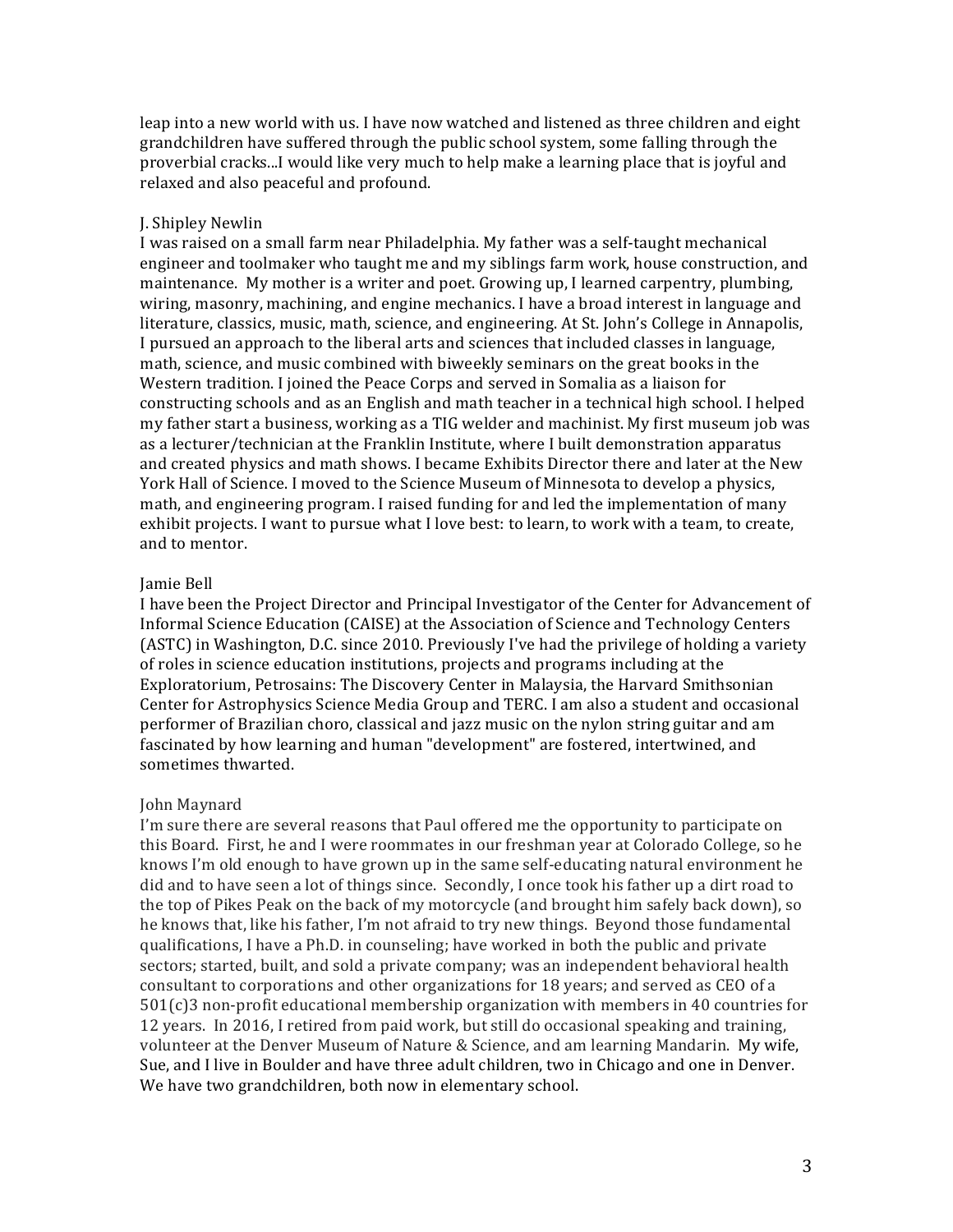#### Kay Collins

My father's job with the U.S. Forest Service meant periodic transfers to new towns or cities, schools, environments and friends. Those places in Colorado and New Mexico allowed me to roam away from the house to explore with friends or family and develop some of the main themes of my life: the mountain and desert environments, learning of all types, and meeting different people. After degrees from New Mexico, I was awarded a scholarship from Resources for the Future to become the first librarian with a specialty in environmental information. Upon graduation, I accepted a position in the new Conservation Library at Denver Public. I worked with citizens, agencies, corporations, organizations, students and politicians and often found myself the person in the middle. Through the use of information and joint learning as a basis to build trust and a common understanding of environmental issues, the outcomes could grow into agreement, not conflict. Subsequently, I founded my own consulting firm, met and worked with my husband and eventually moved to Southern California where I currently live. I worked as a consultant, law librarian and finished my career at the University of California, Irvine. Upon retiring, I began the process of disposing of many of our possessions in order to remodel the house. 

## Mike Petrich

I've been developing my educational practice over the past twenty-five years with audiences as diverse as Tibetan Monks, classroom teachers, graduate researchers, Kindergarten students, and prison inmates. Growing up in the Midwest in the mid-'70's meant that my friends and I spent our time autonomously exploring the outdoors, inventing our own games and play themes, producing collaborative film projects, organizing neighborhood fairs, and learning to think (and act) for ourselves. We knew the spaces we inhabited and the impacts that we had on them. As an adult with formal education degrees in Fine Art and Education, I've become an advocate for studio pedagogy through the development of constructionist learning environments. The Tinkering Studio at the Exploratorium is an example of a place to support learners of all ages to "think with their hands", and for adult staff to develop their own educational practice through a tinkering approach to thinking and learning.

#### Molly L. Kelton

I was raised with my younger sister by a mathematician/engineer and an economist, along a trail of Midwestern cities. I have been in love with learning for as long as I can remember  $$ about anything and everything, in official spaces and, even more so, the cracks and crevices between them. I am a mother, daughter, sister, perpetual student, professor, partner, amateur three-part-harmonizer, occasional mystic, mathematician, voracious music listener, backpacker, accidental chef, aspiring bell collector, writer, sporadic yogini, and hopeful troublemaker. When I was sixteen, I graduated/escaped from high-school early and went to Vassar where I obtained my B.A. studying mathematics, ancient Greek, Sanskrit, chemistry, physics, political science, and, well, anything else that grabbed me. I continued my studies in applied mathematics at the University of Utah, where I earned an M.S. investigating mathematical ecology and biological soil crust. After a few years of teaching mathematics at an alternative school, hiking New Zealand, and working as an epidemiologist, I went back to school and completed a Ph.D. in mathematics education at the University of California, San Diego and San Diego State University in 2015. I am now faculty in the College of Education at Washington State University, where I try to prepare future schoolteachers to do great things despite the infrastructures working against them. In my work with CINE, I am asserting our collective potential to dream and materialize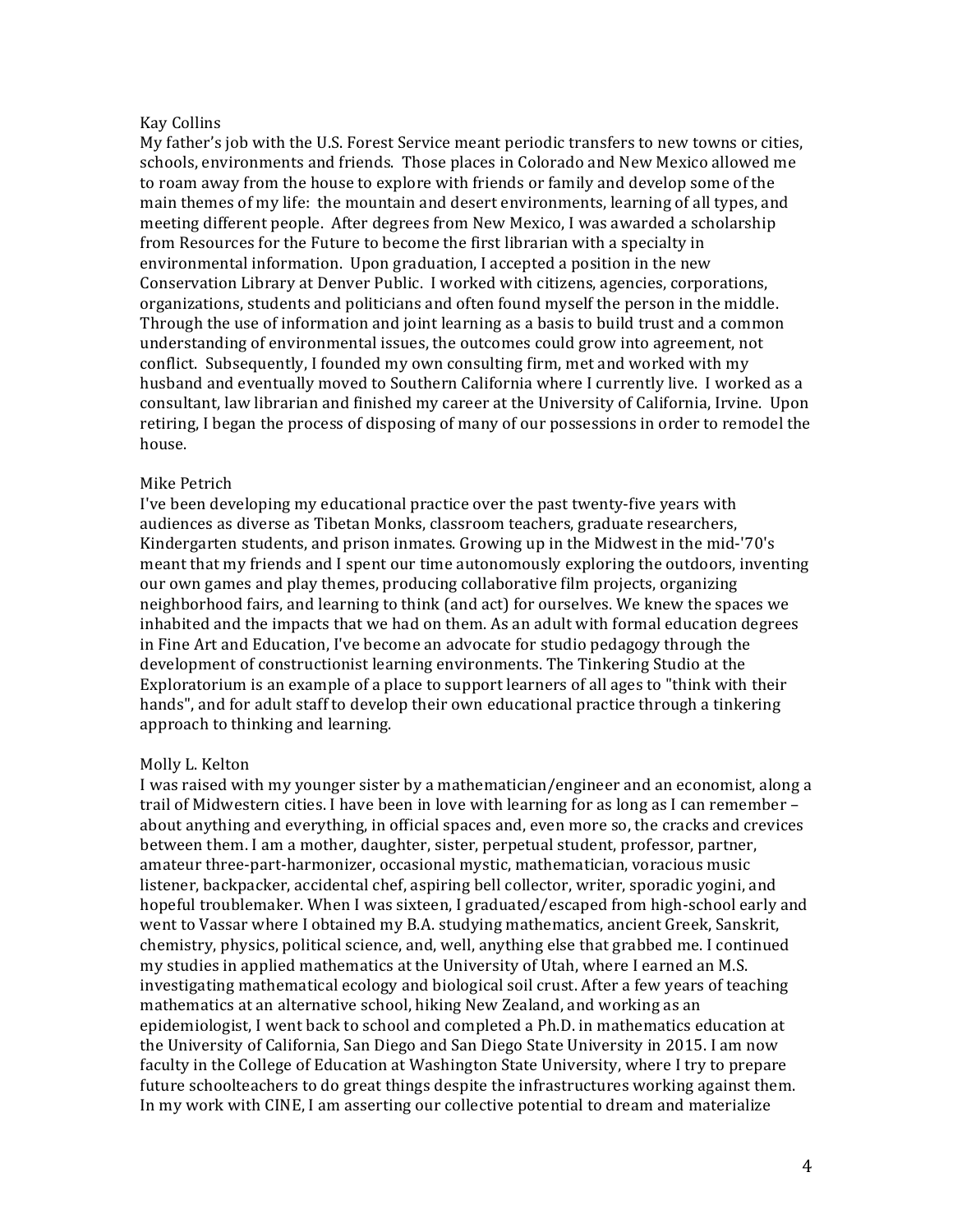altogether new and intentional contexts for radically emancipatory human and more-thanhuman flourishing.

#### Paul Tatter

I grew up in a small, dairy-farming town. My parents were Czech immigrants. They believed in freedom, empathy, democracy and education. Often in my youth they didn't know exactly where I was until I came home for supper. I was out learning about the world. In the countryside, nature welcomed learners, as did most adults in whose work anyone showed an interest. I learned with them. I spent many years collaborating in learning with other people. We were making things, learning to play sports and music, publish a newspaper and do research in an immunology lab. I was a Head Start field worker, a teacher or principal in six public and private, rural, urban and tribal reservation schools. I taught in four colleges and universities and was director of science centers in Colorado, Connecticut and New Mexico, most recently at Explora. Three years ago I helped to build a traveling science and math museum in Costa Rica. But now I believe that the institutions of schooling and their electronic offspring are unable to support the complexities of human learning, or the depth and diversity of human development; nor can they sustain a lifetime of becoming a better person and improving the quality of life for everyone. I want to participate in creating learning alternatives to schooling and in reinventing public education with a new dream.

#### Terry Winograd

I have been in various forms of education for almost 70 years if you count my own schooling, and then teaching computer science at Stanford for 40 years. I started as a professor doing the standard things. But over time I realized that there was a whole dimension of how people learned (and how they exist) that was absent in the model of passing along and assessing "knowledge." Part of this shift came through my work with Fernando Flores, as described in our book Understanding Computers and Cognition. I later brought this background to work in what I labeled "Bringing Design to Software" (1993). The design process is one of human interaction in which implicit understandings are brought to bear. It requires a different mindset, one of inquiry rather than knowing. This was one of the foundations for the institute I was one of the founders of at Stanford: the "d.school." All courses there are based on multidisciplinary team projects, working on realworld problems. A far cry from lectures and homework! At the d.school I was able to coteach on a variety of topics, ranging from "agile aging" to the design of low-tech devices for people living in the poor areas of Nairobi, Kenya. This provided an opportunity to travel to Nairobi several times, and to work closely with faculty and students at the University of Nairobi and with a number of local development organizations. Although I was still formally the professor, I was the one doing a fantastic amount of learning. I've known Paul since we were in college together, and really look forward to the wide range of perspectives of the people he has brought into CINE.

#### Troy Livingston

I was born just outside Detroit, in Warren, MI, just a couple of weeks after the July rebellion of 1967. My parents were born and raised in Detroit where their fathers worked in the auto industry. My father was a first generation college goer who didn't want to be in the family business. He would eventually earn his Ph.D. at Michigan State University, which now employs me as director of Science Gallery Lab Detroit. Between the summer of 1967 and today I've lived in, in order, Warren, MI; St. Claire Shores; Gas City, Indiana; Muskeegon, MI; East Lansing, MI; Lincoln, NE; Cincinnati, OH; Evanston, IL (Northwestern U, class of 89, BS in Education); Boston, MA; Fairbanks, AK; Durham, NC; Austin, TX; Denver, CO; and now